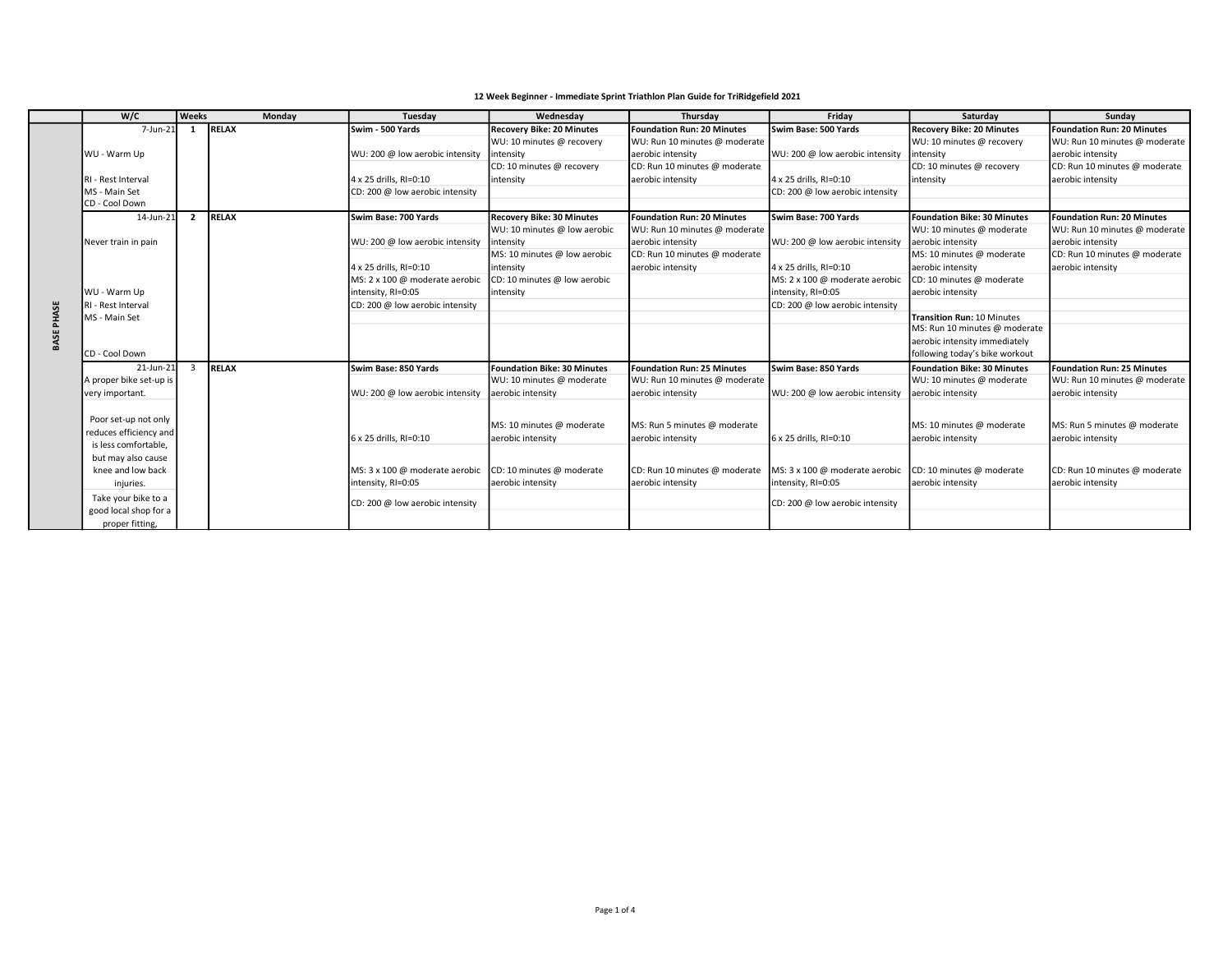|                                       | W/C                    | Weeks           | <b>Monday</b> | <b>Tuesday</b>                                        | Wednesday                                                     | Thursday                      | Friday                                         | Saturday                           | Sunday                            |
|---------------------------------------|------------------------|-----------------|---------------|-------------------------------------------------------|---------------------------------------------------------------|-------------------------------|------------------------------------------------|------------------------------------|-----------------------------------|
|                                       | 28-Jun-21              | $\overline{4}$  | <b>RELAX</b>  | Swim Base: 700 Yards                                  | <b>Foundation Bike: 45 Minutes</b>                            | Recovery Run: 20 Minutes      | Swim Base: 700 Yards                           | <b>Recovery Bike: 30 Minutes</b>   | <b>Recovery Run: 20 Minutes</b>   |
|                                       |                        |                 |               |                                                       | WU: 10 minutes @ moderate                                     | MS: Run 20 minutes @ low      |                                                | WU: 10 minutes @ low aerobic       | MS: Run 20 minutes @ low          |
|                                       | RECOVERY WEEK          |                 |               | WU: 200 @ low aerobic intensity                       | aerobic intensity                                             | aerobic intensity             | WU: 200 @ low aerobic intensity                | intensity                          | aerobic intensity                 |
| with some high-intensity              |                        |                 |               |                                                       | MS: 25 minutes @ moderate                                     |                               |                                                | MS: 10 minutes @ low aerobic       |                                   |
|                                       |                        |                 |               | 4 x 25 drills, RI=0:10                                | aerobic intensity                                             |                               | 4 x 25 drills, RI=0:10                         | intensity                          |                                   |
|                                       | Training is slightly   |                 |               | MS: 2 x 100 @ moderate aerobic                        | CD: 10 minutes @ moderate                                     |                               | MS: 2 x 100 @ moderate aerobic                 | CD: 10 minutes @ low aerobic       |                                   |
|                                       | reduced to allow your  |                 |               | intensity, RI=0:05                                    | aerobic intensity                                             |                               | intensity, RI=0:05                             | intensity                          |                                   |
|                                       | body to fully absorb   |                 |               | CD: 200 @ low aerobic intensity                       |                                                               |                               | CD: 200 @ low aerobic intensity                |                                    |                                   |
|                                       | your recent training   |                 |               |                                                       |                                                               |                               |                                                | <b>Transition Run: 10 Minutes</b>  |                                   |
|                                       | and prepare for harder |                 |               |                                                       |                                                               |                               |                                                | MS: Run 10 minutes @ moderate      |                                   |
|                                       | training in weeks 4-7. |                 |               |                                                       |                                                               |                               |                                                | aerobic intensity immediately      |                                   |
|                                       |                        |                 |               |                                                       |                                                               |                               |                                                | following today's bike workout     |                                   |
| efficiency and speed                  |                        |                 |               |                                                       |                                                               |                               |                                                |                                    |                                   |
|                                       | $5$ -Jul-21            | 5               | <b>RELAX</b>  | Swim Base: 1000 Yards                                 | Bike Short Hill Climbs: 45 Minutes Foundation Run: 25 Minutes |                               | Swim Threshold: 900 Yards                      | <b>Foundation Bike: 30 Minutes</b> | <b>Foundation Run: 25 Minutes</b> |
|                                       |                        |                 |               |                                                       | WU: 10 minutes @ moderate                                     | WU: Run 10 minutes @ moderate |                                                | WU: 10 minutes @ moderate          | WU: Run 10 minutes @ moderate     |
|                                       |                        |                 |               | WU: 200 @ low aerobic intensity                       | aerobic intensity                                             | aerobic intensity             | WU: 200 @ low aerobic intensity                | aerobic intensity                  | aerobic intensity                 |
| nne A Bu i no                         |                        |                 |               |                                                       | MS: 4 x 1-minute hill climbs @                                |                               |                                                |                                    |                                   |
|                                       |                        |                 |               |                                                       | speed intensity with enough                                   |                               |                                                |                                    |                                   |
|                                       |                        |                 |               |                                                       | recovery to reach total workout                               | MS: Run 5 minutes @ moderate  |                                                | MS: 10 minutes @ moderate          | MS: Run 5 minutes @ moderate      |
| impr                                  |                        |                 |               | 4 x 25 drills, RI=0:10                                | time of 45 minutes                                            | aerobic intensity             | 4 x 25 drills, RI=0:10                         | aerobic intensity                  | aerobic intensity                 |
|                                       |                        |                 |               | MS: 5 x 100 @ moderate aerobic                        | CD: 10 minutes @ moderate                                     | CD: Run 10 minutes @ moderate | MS: 2 x 200 @ threshold intensity              | CD: 10 minutes @ moderate          | CD: Run 10 minutes @ moderate     |
|                                       |                        |                 |               | intensity, RI=0:05                                    | aerobic intensity                                             | aerobic intensity             | $RI = 0:30$                                    | aerobic intensity                  | aerobic intensity                 |
|                                       |                        |                 |               | CD: 200 @ low aerobic intensity                       |                                                               |                               | CD: 200 @ low aerobic intensity                |                                    |                                   |
| ance while also<br><b>BUILD PHASE</b> | 12-Jul-21              | 6               | <b>RELAX</b>  | Swim Base: 1100 Yards                                 | Bike Short Hill Climbs: 50 Minutes Foundation Run: 25 Minutes |                               | Swim Threshold: 900 Yards                      | <b>Foundation Bike: 45 Minutes</b> | Foundation Run: 30 Minutes        |
| ng.                                   | Be sure to fuel your   |                 |               |                                                       | WU: 10 minutes @ moderate                                     | WU: Run 10 minutes @ moderate |                                                | WU: 10 minutes @ moderate          | WU: Run 10 minutes @ moderate     |
| endur.                                | workouts properly.     |                 |               | WU: 200 @ low aerobic intensity                       | aerobic intensity                                             | aerobic intensity             | WU: 200 @ low aerobic intensity                | aerobic intensity                  | aerobic intensity                 |
|                                       | Sip regularly from a   |                 |               |                                                       | MS: 5 x 1-minute hill climbs @                                |                               |                                                |                                    |                                   |
| and                                   | bottle of sports drink |                 |               |                                                       | speed intensity with enough                                   |                               |                                                |                                    |                                   |
|                                       | every 10-12 minutes    |                 |               |                                                       | recovery to reach total workout                               | MS: Run 5 minutes @ moderate  |                                                | MS: 25 minutes @ moderate          | MS: Run 10 minutes @ moderate     |
|                                       | throughout all high-   |                 |               | 4 x 25 drills, RI=0:10                                | time of 50 minutes                                            | aerobic intensity             | 4 x 25 drills, RI=0:10                         | aerobic intensity                  | aerobic intensity                 |
|                                       | ntensity workouts (i.e |                 |               | MS: 6 x 100 @ moderate aerobic                        | CD: 10 minutes @ moderate                                     | CD: Run 10 minutes @ moderate | MS: 2 x 200 @ threshold intensity              | CD: 10 minutes @ moderate          | CD: Run 10 minutes @ moderate     |
|                                       | all workouts at        |                 |               | intensity, RI=0:05                                    | aerobic intensity                                             | aerobic intensity             | $RI = 0:20$                                    | aerobic intensity                  | aerobic intensity                 |
|                                       | hreshold intensity and |                 |               | CD: 200 @ low aerobic intensity                       |                                                               |                               | CD: 200 @ low aerobic intensity                |                                    |                                   |
| developing your aerobic fitness       | above) and all         |                 |               |                                                       |                                                               |                               |                                                | <b>Transition Run: 10 Minutes</b>  |                                   |
|                                       | workouts lasting an    |                 |               |                                                       |                                                               |                               |                                                | MS: Run 10 minutes @ moderate      |                                   |
|                                       | hour or more.          |                 |               |                                                       |                                                               |                               |                                                | aerobic intensity immediately      |                                   |
|                                       |                        |                 |               |                                                       |                                                               |                               |                                                | following today's bike workout     |                                   |
|                                       |                        |                 |               |                                                       |                                                               |                               |                                                |                                    |                                   |
| continue                              | 19-Jul-21              | $7\overline{ }$ | RELAX         | Swim Base: 1200 Yards                                 | Bike Short Hill Climbs: 50 Minutes Foundation Run: 30 Minutes |                               | Swim Threshold: 1100 Yards                     | <b>Foundation Bike: 45 Minutes</b> | Foundation Run: 30 Minutes        |
|                                       |                        |                 |               |                                                       | WU: 10 minutes @ moderate                                     | WU: Run 10 minutes @ moderate |                                                | WU: 10 minutes @ moderate          | WU: Run 10 minutes @ moderate     |
| $\overline{a}$                        |                        |                 |               | WU: 200 @ low aerobic intensity                       | aerobic intensity                                             | aerobic intensity             | WU: 200 @ low aerobic intensity                | aerobic intensity                  | aerobic intensity                 |
| <u>.ഗ</u>                             |                        |                 |               |                                                       | MS: 5 x 1-minute hill climbs @                                |                               |                                                |                                    |                                   |
| phase                                 |                        |                 |               |                                                       | speed intensity with enough                                   |                               |                                                |                                    |                                   |
|                                       |                        |                 |               |                                                       | recovery to reach total workout                               |                               |                                                |                                    |                                   |
| this                                  |                        |                 |               |                                                       | time of 50 minutes (including                                 | MS: Run 10 minutes @ moderate |                                                | MS: 25 minutes @ moderate          | MS: Run 10 minutes @ moderate     |
| 르.                                    |                        |                 |               | 4 x 25 drills, RI=0:10                                | warm-up and cool-down)                                        | aerobic intensity             | 4 x 25 drills, RI=0:10                         | aerobic intensity                  | aerobic intensity                 |
| goal                                  |                        |                 |               | MS: 7 x 100 @ moderate aerobic                        | CD: 10 minutes @ moderate                                     | CD: Run 10 minutes @ moderate | MS: 3 x 200 @ threshold intensity              | CD: 10 minutes @ moderate          | CD: Run 10 minutes @ moderate     |
| The                                   |                        |                 |               | intensity, RI=0:05<br>CD: 200 @ low aerobic intensity | aerobic intensity                                             | aerobic intensity             | $RI = 0:45$<br>CD: 200 @ low aerobic intensity | aerobic intensity                  | aerobic intensity                 |
|                                       |                        |                 |               |                                                       |                                                               |                               |                                                |                                    |                                   |
|                                       |                        |                 |               |                                                       |                                                               |                               |                                                |                                    |                                   |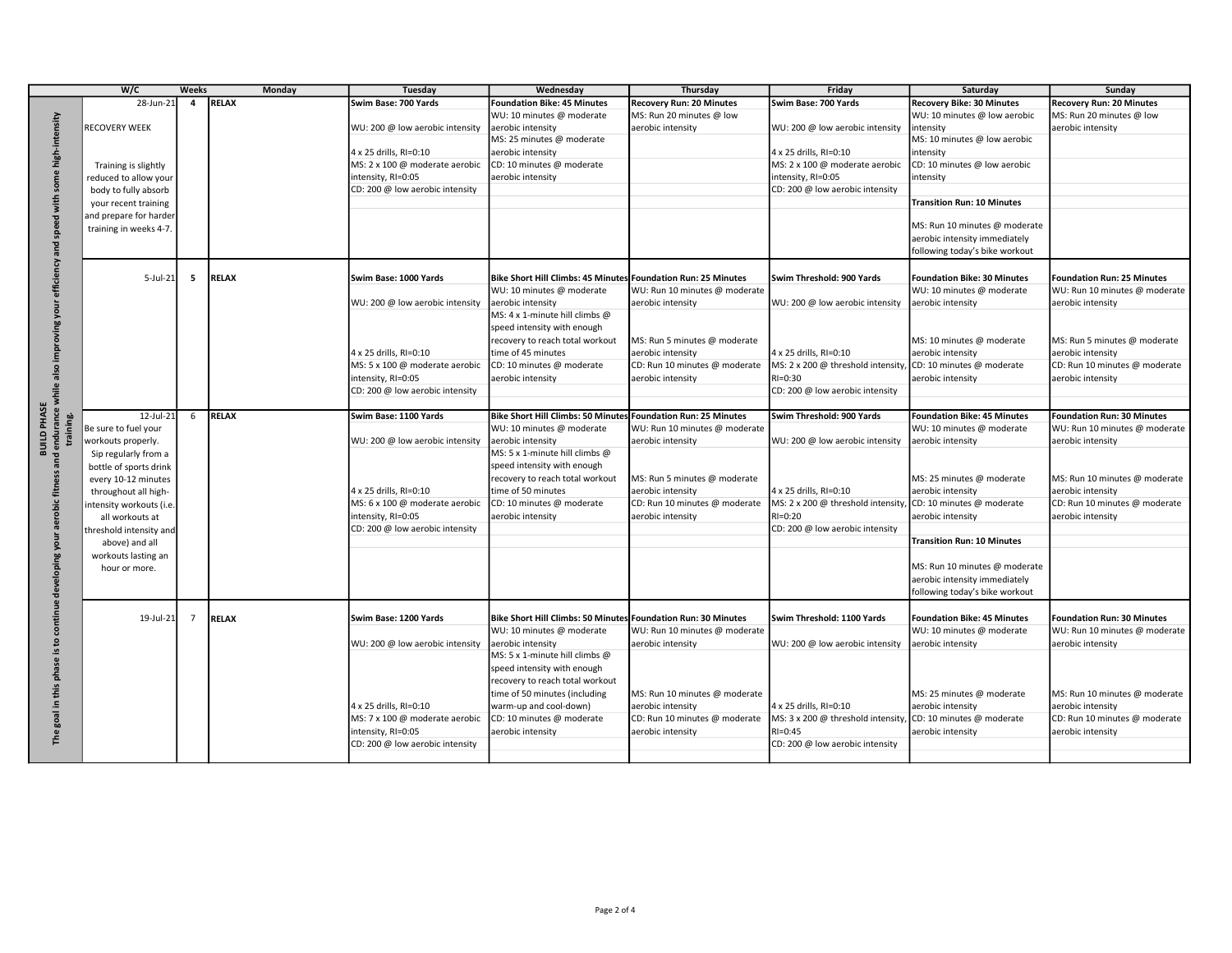|                                                                       | W/C                     | <b>Weeks</b> | Monday                                                               | Tuesday                                                               | Wednesday                                       | Thursday                                                                     | Friday                          | Saturday                         | Sunday                                             |
|-----------------------------------------------------------------------|-------------------------|--------------|----------------------------------------------------------------------|-----------------------------------------------------------------------|-------------------------------------------------|------------------------------------------------------------------------------|---------------------------------|----------------------------------|----------------------------------------------------|
|                                                                       | 26-Jul-21               | 8            | <b>RELAX</b>                                                         | Swim Base: 20 Minutes                                                 | <b>Tempo Bike: 45 Minutes</b>                   | <b>Foundation Run: 25 Minutes</b>                                            | Swim Base + Lactate: 800 Yards  | <b>Brick Workout: 40 Minutes</b> | <b>Foundation Run: 25 Minutes</b>                  |
| inter                                                                 |                         |              |                                                                      |                                                                       | WU: 8 minutes @ moderate                        | WU: Run 10 minutes @ moderate                                                |                                 | WU: Bike 30 minutes @ moderate   | WU: Run 10 minutes @ moderate                      |
|                                                                       | RECOVERY WEEK           |              |                                                                      | WU: 200 @ low aerobic intensity                                       | aerobic intensity                               | aerobic intensity                                                            | WU: 200 @ low aerobic intensity | aerobic intensity                | aerobic intensity                                  |
|                                                                       |                         |              |                                                                      |                                                                       | MS: 2 x 10 minutes @ threshold                  |                                                                              |                                 |                                  |                                                    |
|                                                                       |                         |              |                                                                      |                                                                       | intensity with 10 minutes active                | MS: Run 5 minutes @ moderate                                                 |                                 | MS: Run 10 minutes @ moderate    | MS: Run 5 minutes @ moderate                       |
|                                                                       |                         |              |                                                                      | 4 x 25 drills, RI=0:10                                                | ecovery                                         | aerobic intensity                                                            | 4 x 25 drills, RI=0:10          | aerobic intensity                | aerobic intensity                                  |
|                                                                       |                         |              |                                                                      | MS: 5 x 100 @ moderate aerobic                                        | CD: 7 minutes @ moderate                        | CD: Run 10 minutes @ moderate                                                | MS: 4 x 75 @ VO2max intensity,  |                                  | CD: Run 10 minutes @ moderate                      |
|                                                                       |                         |              |                                                                      | intensity, RI=0:05                                                    | aerobic intensity                               | aerobic intensity                                                            | $RI = 0:45$                     |                                  | aerobic intensity                                  |
|                                                                       |                         |              |                                                                      | CD: 200 @ low aerobic intensity                                       |                                                 |                                                                              | CD: 200 @ low aerobic intensity |                                  |                                                    |
|                                                                       |                         |              |                                                                      |                                                                       |                                                 |                                                                              |                                 |                                  |                                                    |
|                                                                       | $2-Aug-21$              | 9            | RELAX                                                                | Swim Base: 1200 Yards                                                 | <b>Tempo Bike: 50 Minutes</b>                   | Tempo Run: 30 Minutes                                                        | Swim Base + Lactate: 875 Yards  | <b>Foundation Bike: 1 Hour</b>   | <b>Foundation Run: 30 Minutes</b>                  |
|                                                                       |                         |              |                                                                      |                                                                       | WU: 15 minutes @ moderate                       | WU: Run 10 minutes @ low                                                     |                                 | WU: 10 minutes @ moderate        | WU: Run 10 minutes @ moderate                      |
|                                                                       |                         |              |                                                                      | WU: 200 @ low aerobic intensity                                       | aerobic intensity                               | aerobic intensity                                                            | WU: 200 @ low aerobic intensity | aerobic intensity                | aerobic intensity                                  |
|                                                                       |                         |              |                                                                      |                                                                       | MS: 20 minutes @ threshold                      | MS: Run 10 minutes @ threshold                                               |                                 | MS: 40 minutes @ moderate        | MS: Run 10 minutes @ moderate                      |
|                                                                       |                         |              |                                                                      | 4 x 25 drills, RI=0:10                                                | intensity                                       | intensity                                                                    | 4 x 25 drills, RI=0:10          | aerobic intensity                | aerobic intensity                                  |
|                                                                       |                         |              |                                                                      | MS: 7 x 100 @ moderate aerobic                                        | CD: 15 minutes @ moderate                       | CD: Run 10 minutes @ low aerobic MS: 5 x 75 @ VO2max intensity,              |                                 | CD: 10 minutes @ moderate        | CD: Run 10 minutes @ moderate                      |
|                                                                       |                         |              |                                                                      | intensity, RI=0:05                                                    | aerobic intensity                               | intensity                                                                    | $RI = 0:45$                     | aerobic intensity                | aerobic intensity                                  |
|                                                                       |                         |              |                                                                      | CD: 200 @ low aerobic intensity                                       |                                                 |                                                                              | CD: 200 @ low aerobic intensity |                                  |                                                    |
| with                                                                  |                         |              |                                                                      |                                                                       |                                                 |                                                                              |                                 |                                  |                                                    |
|                                                                       | 9-Aug-21                | 10           | <b>RELAX</b>                                                         | Swim Base: 1300 Yards                                                 | <b>Tempo Bike: 55 Minutes</b>                   | Tempo Run: 32 Minutes                                                        | Swim Base + Lactate: 875 Yards  | <b>Ride the Tri Course TBC</b>   | <b>Foundation Run: 35 Minutes</b>                  |
|                                                                       |                         |              |                                                                      |                                                                       | WU: 17 minutes @ moderate                       | WU: Run 10 minutes @ low                                                     |                                 |                                  | WU: Run 10 minutes @ moderate                      |
|                                                                       |                         |              |                                                                      | WU: 200 @ low aerobic intensity                                       | aerobic intensity<br>MS: 22 minutes @ threshold | aerobic intensity<br>MS: Run 12 minutes @ threshold                          | WU: 200 @ low aerobic intensity |                                  | aerobic intensity<br>MS: Run 15 minutes @ moderate |
|                                                                       |                         |              |                                                                      | 4 x 25 drills, RI=0:10                                                | ntensity                                        | intensity                                                                    | 4 x 25 drills, RI=0:10          | <b>Brick Workout: 45 Minutes</b> | aerobic intensity                                  |
|                                                                       |                         |              |                                                                      | MS: 8 x 100 @ moderate aerobic                                        | CD: 16 minutes @ moderate                       | CD: Run 10 minutes @ low aerobic MS: 5 x 75 @ VO2max intensity,              |                                 | WU: Bike 30 minutes @ moderate   | CD: Run 10 minutes @ moderate                      |
|                                                                       |                         |              |                                                                      | intensity, RI=0:05                                                    | aerobic intensity                               | intensity                                                                    | RI=0:30                         | aerobic intensity                | aerobic intensity                                  |
| PEAK PHASE<br>to race-specific fitne                                  |                         |              |                                                                      |                                                                       |                                                 |                                                                              |                                 | MS: Run 15 minutes @ moderate    |                                                    |
| nd brick workouts.                                                    |                         |              |                                                                      | CD: 200 @ low aerobic intensity                                       |                                                 |                                                                              | CD: 200 @ low aerobic intensity | aerobic intensity                |                                                    |
|                                                                       |                         |              |                                                                      |                                                                       |                                                 |                                                                              |                                 |                                  | Race Prep Seminar TBC                              |
|                                                                       | 16-Aug-21               | 11           | <b>RELAX</b>                                                         | Swim Base: 1400 Yards                                                 | Tempo Bike: 1 Hour                              | Tempo Run: 34 Minutes                                                        | Swim Base + Lactate: 875 Yards  | Foundation Bike: 1 Hour          | Foundation Run: 40 Minutes                         |
|                                                                       |                         |              |                                                                      |                                                                       | WU: 13 minutes @ moderate                       | WU: Run 10 minutes @ low                                                     |                                 | WU: 10 minutes @ moderate        | WU: Run 10 minutes @ moderate                      |
|                                                                       |                         |              |                                                                      | WU: 200 @ low aerobic intensity                                       | aerobic intensity                               | aerobic intensity                                                            | WU: 200 @ low aerobic intensity | aerobic intensity                | aerobic intensity                                  |
| 요                                                                     | Make sure your bike is  |              |                                                                      |                                                                       | MS: 2 x 12 minutes @ threshold                  |                                                                              |                                 |                                  |                                                    |
|                                                                       | serviced and ready to   |              |                                                                      |                                                                       | intensity with 10 minutes active                | MS: Run 14 minutes @ threshold                                               |                                 | MS: 40 minutes @ moderate        | MS: Run 20 minutes @ moderate                      |
|                                                                       | race                    |              |                                                                      | 4 x 25 drills, RI=0:10                                                | ecovery                                         | intensity                                                                    | 4 x 25 drills, RI=0:10          | aerobic intensity                | aerobic intensity                                  |
|                                                                       |                         |              |                                                                      | MS: 9 x 100 @ moderate aerobic                                        | CD: 13 minutes @ moderate                       | CD: Run 10 minutes @ low aerobic MS: 5 x 75 @ VO2max intensity,              |                                 | CD: 10 minutes @ moderate        | CD: Run 10 minutes @ moderate                      |
| €                                                                     |                         |              |                                                                      | intensity, RI=0:05                                                    | aerobic intensity                               | intensity                                                                    | RI=0:20                         | aerobic intensity                | aerobic intensity                                  |
|                                                                       |                         |              |                                                                      | CD: 200 @ low aerobic intensity                                       |                                                 |                                                                              | CD: 200 @ low aerobic intensity |                                  |                                                    |
| tria                                                                  |                         |              |                                                                      |                                                                       |                                                 |                                                                              |                                 |                                  |                                                    |
|                                                                       | 23-Aug-21               |              | 12 RELAX                                                             | Swim Base: 1300 Yards                                                 | Tempo Bike: 45 Minutes                          | Tempo Run: 30 Minutes                                                        | Swim Base + Lactate: 800 Yards  | Recovery Bike: 20 Minutes        | Race Day                                           |
|                                                                       |                         |              |                                                                      |                                                                       | WU: 8 minutes @ moderate                        | WU: Run 10 minutes @ low                                                     |                                 | WU: 10 minutes @ recovery        |                                                    |
| <b>ge</b>                                                             | RACE WEEK               |              |                                                                      | WU: 200 @ low aerobic intensity                                       | aerobic intensity                               | aerobic intensity                                                            | WU: 200 @ low aerobic intensity | intensity                        |                                                    |
| the                                                                   |                         |              |                                                                      |                                                                       | MS: 2 x 10 minutes @ threshold                  |                                                                              |                                 |                                  |                                                    |
|                                                                       | <b>TAPER WEEK</b>       |              |                                                                      | 4 x 25 drills, RI=0:10                                                | intensity with 10 minutes active                | MS: Run 10 minutes @ threshold                                               | 4 x 25 drills, RI=0:10          | CD: 10 minutes @ recovery        | <b>GOOD LUCK</b>                                   |
| transform                                                             | training is reduced to  |              |                                                                      |                                                                       | recovery                                        | intensity                                                                    |                                 | intensity                        |                                                    |
|                                                                       | ensure you're rested    |              |                                                                      |                                                                       |                                                 |                                                                              |                                 |                                  |                                                    |
|                                                                       | and ready to perform    |              |                                                                      | MS: 8 x 100 @ moderate aerobic                                        | CD: 7 minutes @ moderate                        | CD: Run 10 minutes @ low aerobic MS: 4 x 75 @ VO2max intensity,              |                                 |                                  |                                                    |
| $\overline{\mathbf{v}}$                                               | on race day.            |              |                                                                      | intensity, RI=0:05                                                    | aerobic intensity                               | intensity                                                                    | RI=0:45                         |                                  |                                                    |
|                                                                       |                         |              |                                                                      | CD: 200 @ low aerobic intensity                                       |                                                 |                                                                              | CD: 200 @ low aerobic intensity | very short, easy workout         | Your have done the work                            |
|                                                                       | <b>Intensity levels</b> |              |                                                                      |                                                                       |                                                 |                                                                              |                                 |                                  | Source: Triathlete.com                             |
|                                                                       | 1 Recovery              |              | Very Gentle. Low Intensity                                           | Low Aerobic                                                           |                                                 |                                                                              |                                 |                                  | Scott Fliegelman 9/26/18                           |
|                                                                       | 2 Aerobic               |              |                                                                      | Breathing and pace increase. Still comfortable. Conversation possible |                                                 |                                                                              |                                 |                                  |                                                    |
| 3 Threshold<br>Moderate. Slight more difficult to hold a conversation |                         |              |                                                                      |                                                                       |                                                 | Comfortably Hard. Fastest speed you can maintain while still feeling relaxed |                                 |                                  |                                                    |
|                                                                       | 4 VO2max intensity      |              | Sustain effort for only a few minutes. Breathing Hard. Pace is fast. |                                                                       |                                                 |                                                                              |                                 |                                  |                                                    |
|                                                                       | 5 Speed                 |              | <b>Full Sprint</b>                                                   |                                                                       |                                                 |                                                                              |                                 |                                  |                                                    |

Page 3 of 4